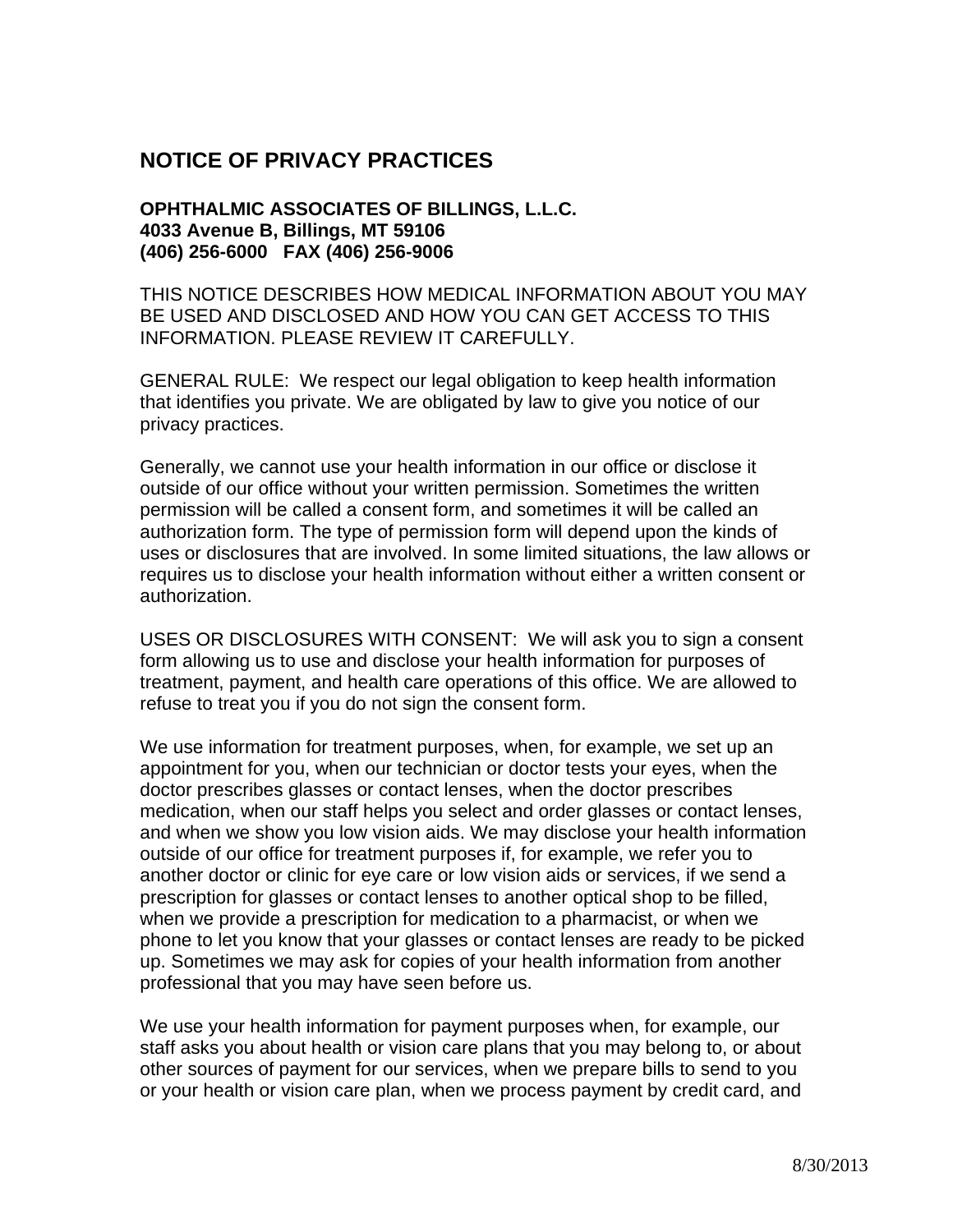when we try to collect unpaid amounts due. We may disclose your health information outside of our office for payment purposes when, for example, bills or claims for payment are mailed, faxed, or sent by computer to you or your health or vision plan, or when we occasionally have to ask a collection agency or attorney to help us with unpaid amounts due.

We use and disclose your health information for health care operations in a number of ways. Health care operations means; those administrative and managerial functions that we have to do in order to run our office. We may use or disclose your health information, for example, for financial or billing audits, for internal quality assurance, for personnel decisions, to enable our doctors to participate in managed care plans, for the defense of legal matters, to develop business plans, and for outside storage of our records.

USES AND DISCLOSURES WITHOUT CONSENT OR AUTHORIZATION: In some limited situations, the law allows or requires us to use or disclose your health information without your permission. Not all of these situations will apply to us; some may never come up at our office at all. Such uses or disclosures are: When a state or federal law mandates that certain health information be reported for a specific purpose; for public health purposes, such as contagious disease reporting, investigation or surveillance; and notices to and from the Food and Drug Administration regarding drugs or medical devices;

disclosures to governmental authorities about victims of suspected abuse, neglect or domestic violence;

uses and disclosures for health oversight activities, such as for the licensing of doctors; for audits by Medicare or Medicaid; or for investigation of possible violations of health care laws;

disclosures for judicial and administrative proceedings, such as in response to subpoenas or orders of courts or administrative agencies;

disclosures for law enforcement purposes, such as to provide information about someone who is or is suspected to be a victim of a crime; to provide information about a crime at our office; or to report a crime that happened somewhere else;

disclosure to a medical examiner to identify a deceased person or to determine the cause of death; or to funeral directors to aid in burial; or to organizations that handle organ or tissue donations;

uses or disclosures for health related research;

uses and disclosures to prevent a serious threat to health or safety;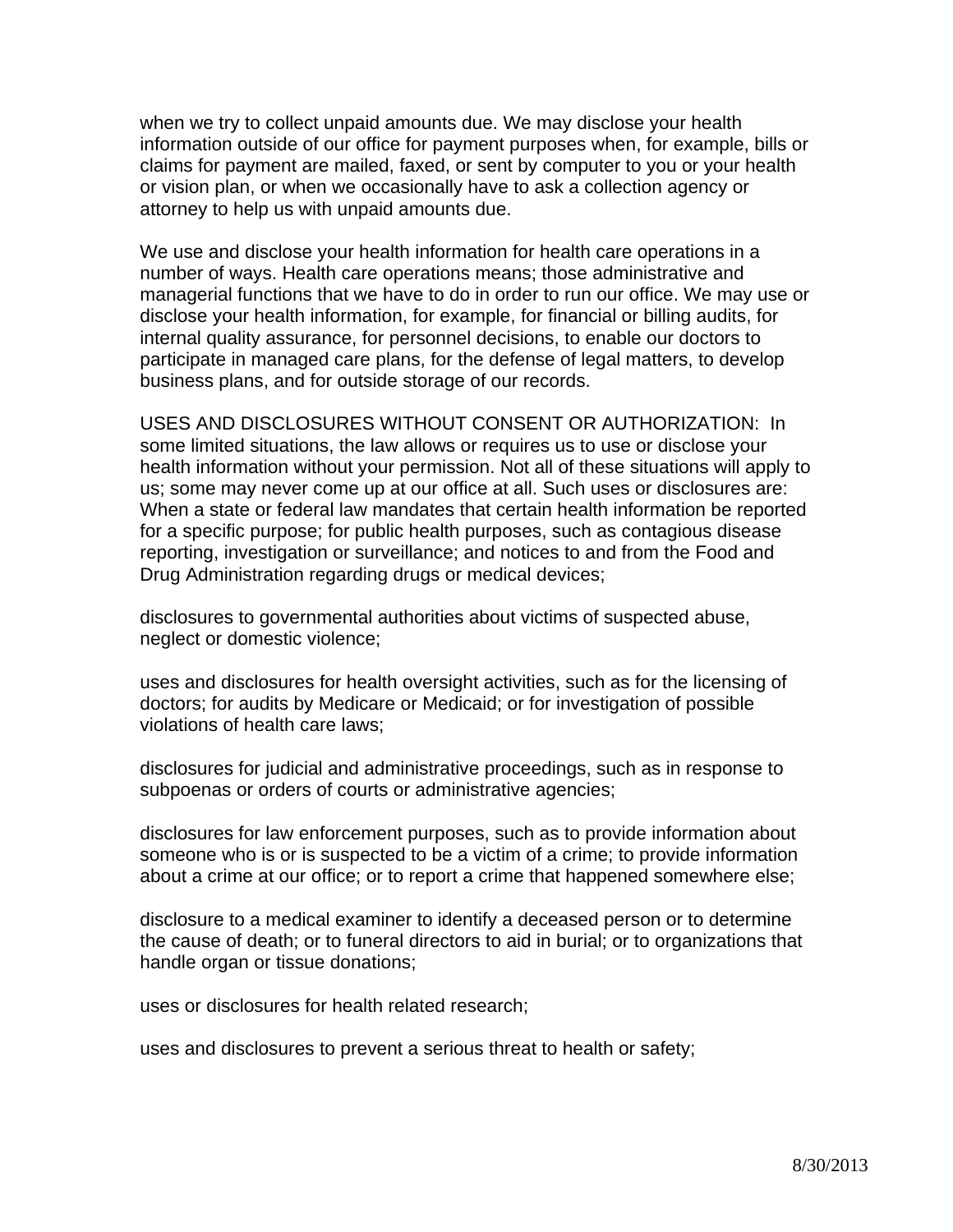uses or disclosures for specialized government functions, such as for the protection of the president or high ranking government officials; for lawful national intelligence activities; for military purposes; or for the evaluation and health of members of the foreign service;

disclosures relating to workers compensation programs;

disclosures to business associates who perform health care operations for us and who agree to keep your health information private.

APPOINTMENT REMINDERS: We may call to remind you of scheduled appointments. We may also call to notify you of other treatments or services available at our office that might help you.

OTHER DISCLOSURES: We will not make any other uses or disclosures of your health information unless you sign a written authorization form. You do not have to sign such a form. If you do sign one, you may revoke it at any time unless we have already acted in reliance upon it.

MARKETING: We will not disclose any personal or health related information for marketing purposes.

YOUR RIGHTS REGARDING YOUR HEALTH INFORMATION: The law gives you many rights regarding your health information. You can:

ask us to restrict our uses and disclosures regarding your medical treatment to your insurance company if you pay for the treatment out of pocket. To ask for a restriction, send a written request to Julie Martin at the address, fax or E Mail shown at the beginning of this Notice. A written request must be sent for each medical treatment paid out of pocket.

ask us to restrict our uses and disclosures for purposes of treatment (except emergency treatment), payment or health care operations. We do not have to agree to do this, but if we agree, we must honor the restrictions that you want. To ask for a restriction, send a written request to Julie Martin at the address, fax or E Mail shown at the beginning of this Notice.

ask us to communicate with you in a confidential way, such as by phoning you at work rather than at home, by mailing health information to a different address, or by using E mail to your personal E Mail address. We will accommodate these requests if they are reasonable, and if you pay us for any extra cost. If you want to ask for confidential communications, send a written request to Julie Martin at the address, fax or E mail shown at the beginning of this Notice.

ask to see, get photocopies or an electronic copy of your health information. If you choose an electronic copy of your records you must accept the risk in writing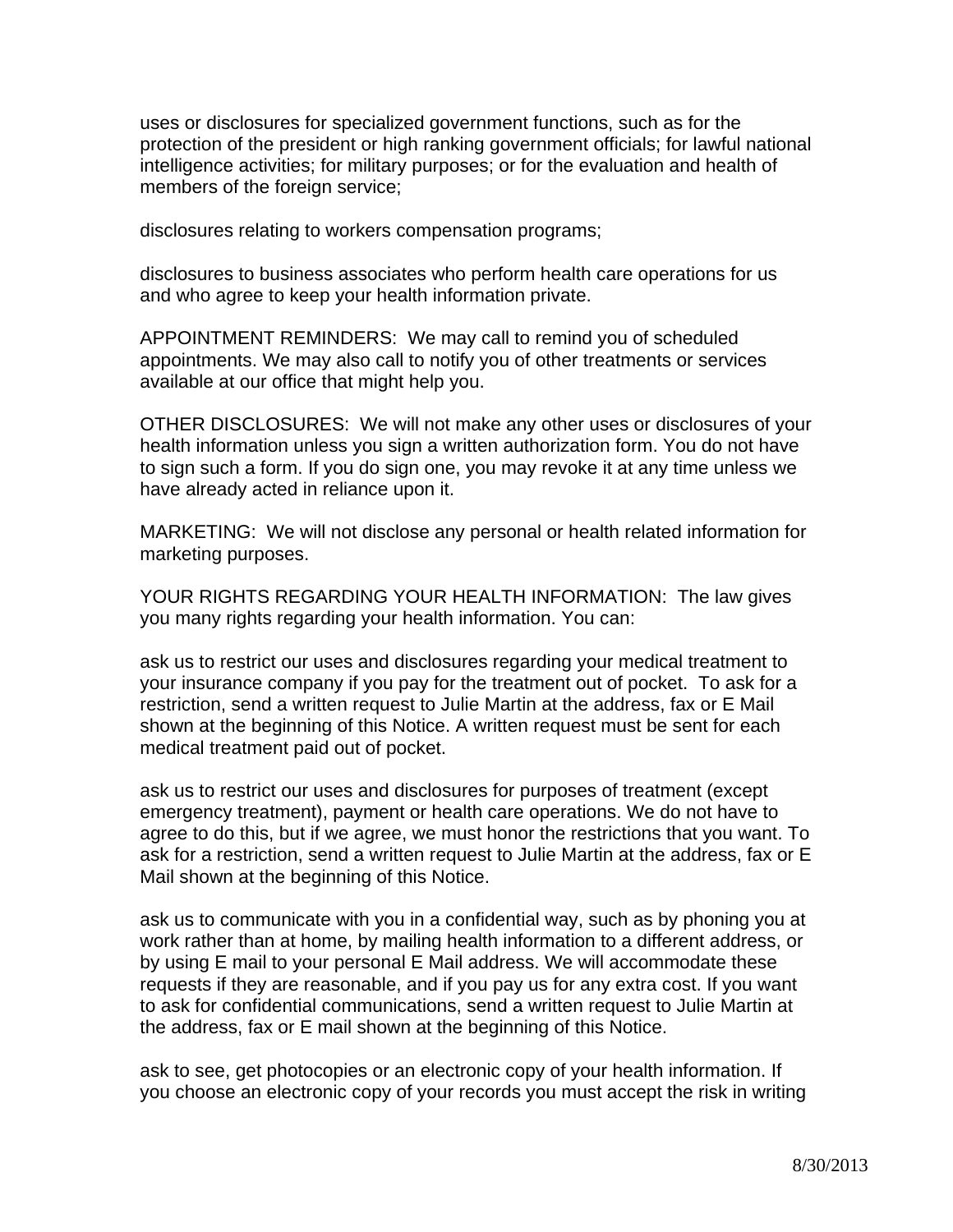that you understand the copy may be unencrypted and therefore able to be viewed by others with or without your consent. You also must accept the fee charged by the office for the electronic form given to you. By law, there are a few limited situations in which we can refuse to permit access or copying. For the most part, however, you will be able to review or have a copy of your health information within 30 days of asking us. You may have to pay for photocopies in advance. If we deny your request, we will send you a written explanation, and instructions about how to get an impartial review of our denial if one is legally required. By law, we can have one 30 day extension of the time for us to give you access or photocopies if we send you a written notice of the extension. If you want to review or get photocopies of your health information, send a written request to Julie Martin at the address, fax or E mail shown at the beginning of this Notice.

ask us to amend your health information if you think that it is incorrect or incomplete. If we agree, we will amend the information within 60 days from when you ask us. We will send the corrected information to persons who we know got the incorrect information, and others that you specify. If we do not agree, you can write a statement of your position, and we will include it with your health information along with any rebuttal statement that we may write. Once your statement of position and/or our rebuttal is included in your health information, we will send it along whenever we make a permitted disclosure of your health information. By law, we can have one 30 day extension of time to consider a request for amendment if we notify you in writing of the extension. If you want to ask us to amend your health information, send a written request, including your reasons for the amendment, to Julie Martin at the address, fax or E mail shown at the beginning of this Notice.

get a list of the disclosures that we have made of your health information within the past six years (or a shorter period if you want), except disclosures for purposes of treatment, payment or health care operations and some other limited disclosures. You are entitled to one such list per year without charge. If you want more frequent lists, you will have to pay for them in advance. We will usually respond to your request within 60 days of receiving it, but by law we can have one 30 day extension of time if we notify you of the extension in writing. If you want a list, send a written request to Julie Martin at the address, fax or E mail shown at the beginning of this Notice.

get additional paper copies of this Notice of Privacy Practices upon request, no matter whether you got one electronically or in paper form already. If you want additional paper copies, send a written notice to Julie Martin at the address, fax or E mail shown at the beginning of this Notice.

OUR NOTICE OF PRIVACY PRACTICES: By law, we must abide by the terms of this Notice of Privacy Practices until we choose to change it. We reserve the right to change this notice at any time in compliance with and as allowed by law.